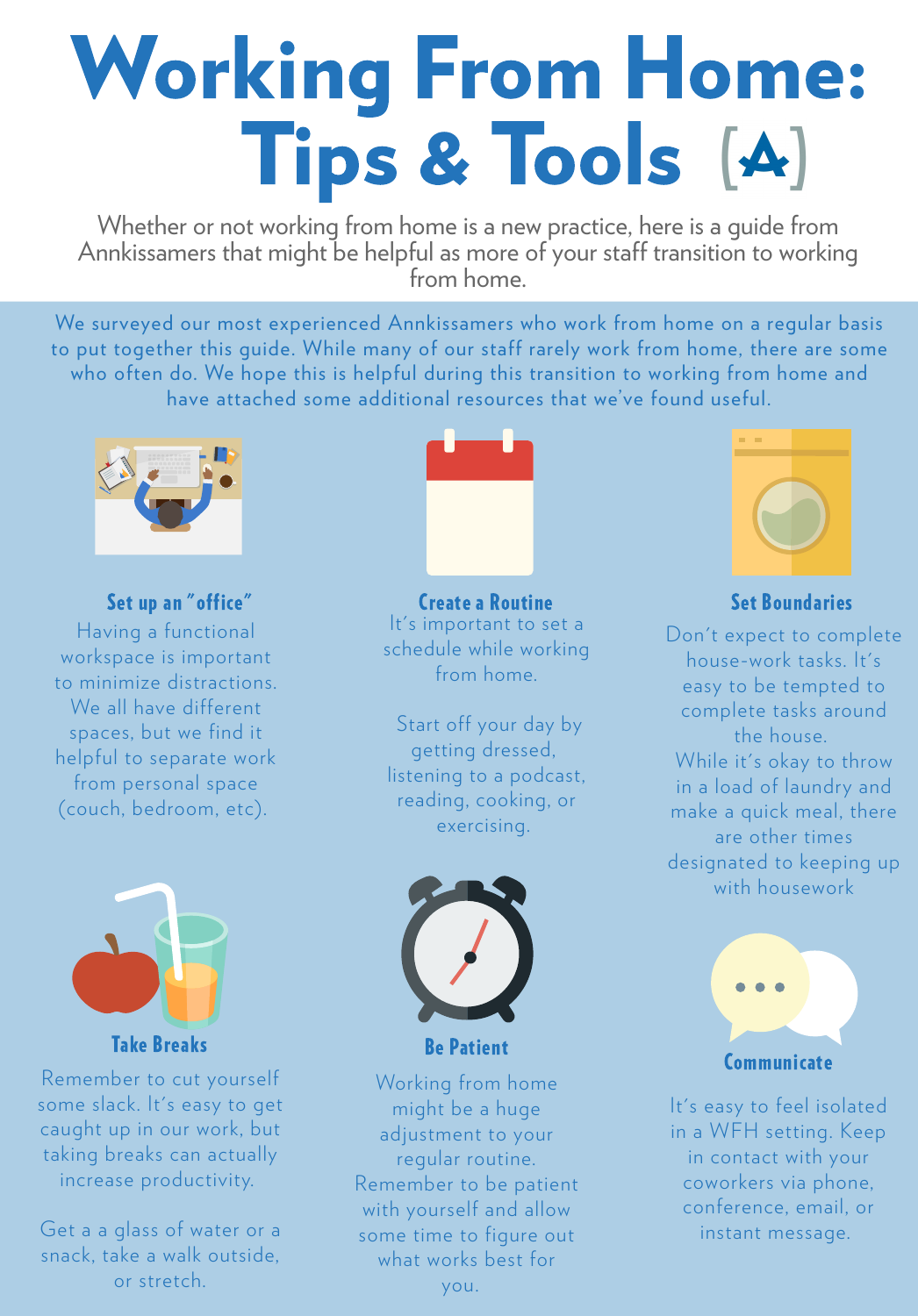Flowdock is a collaborative group chat for teams. Flowdock allows for the creation of "Flows " for different teams/groups. This is great if a group discussion needs to happen. Flowdock is not HIPAA-secure.

Zoom is a video conferencing tool that allows for screen



sharing capabilities. We use Zoom for standing meetings with clients, as well as internally. Groups of participants can join calls and view a users screen.

Zoom can be HIPAA-secure for sharing information over screen share. This is a plan we chose and may not be the case for all subscriptions.



77.

## Annkissam Recommended Tools for Working from Home



Google Chat (Hangouts) is a rapid form of communication that we use internally. It' s integrated with Google Mail. Users can send instant messages to coworkers for small updates/questions. G-Chat is not HIPAA-secure. Alternatives

are Microsoft Teams.

Monday.com is a project management tool that allows for users to manage and track projects across a digital platform. This is a great way to track tasks, assignments, and deadlines. Users can assign tasks, post updates, and automate features. Monday.com is not HIPAA-secure.